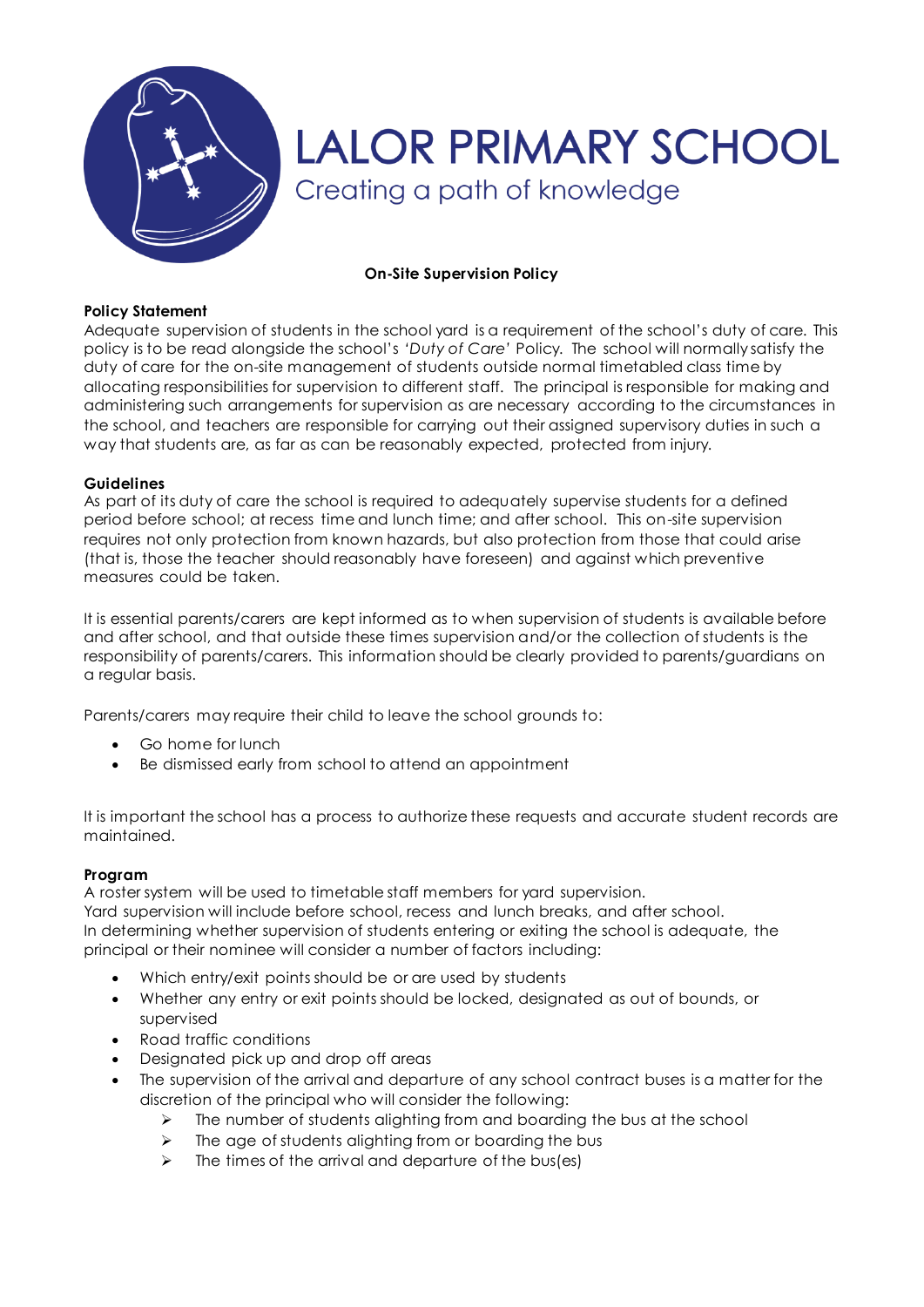$\triangleright$  The location of the pick-up and drop-off points in relation to the other areas of the school

 $\triangleright$  Whether supervision is required to protect students on the bus, or from unruly student behaviour when boarding or alighting from the bus

 $\triangleright$  The supervision of the arrival and departure of any students on public transport is a matter for the discretion of the principal who will consider whether supervision is required to protect students on the bus, or from unruly student behaviour when boarding or alighting from the bus.

Parents/carers are discouraged from sending their children to school before the designated supervision time in the morning. Parents/carers are encouraged to pick up their child by the end of the designated end of day supervision period. Parents will also be informed via the school's newsletter the times when staff members will be rostered to undertake yard supervision before and after school each day.

The school must receive written permission from a parent/carer before the school will authorise a student to be dismissed to:

- $\triangleright$  Go home for lunch
- $\triangleright$  To attend an appointment during school hour

Students must be signed out of the school if departing prior to dismissal time. A record of early departures is to be kept in the Administration Office and completed for all students departing the school early.

**Note:** When a student departs from the school (following initial attendance) without authorisation, the parent/guardian will be informed immediately.

#### **Appendix:**

Appendix A: On-Site Supervision of Students Procedures

#### **Related Policies and Resources**

*Ref: School Policy & Advisory Guide on Supervision & Duty Duty of Care Policy*

#### **Evaluation**

This policy will be reviewed as part of the school's three year review cycle. This policy was ratified at school council on August 20, 2019 and is scheduled for review in 2022.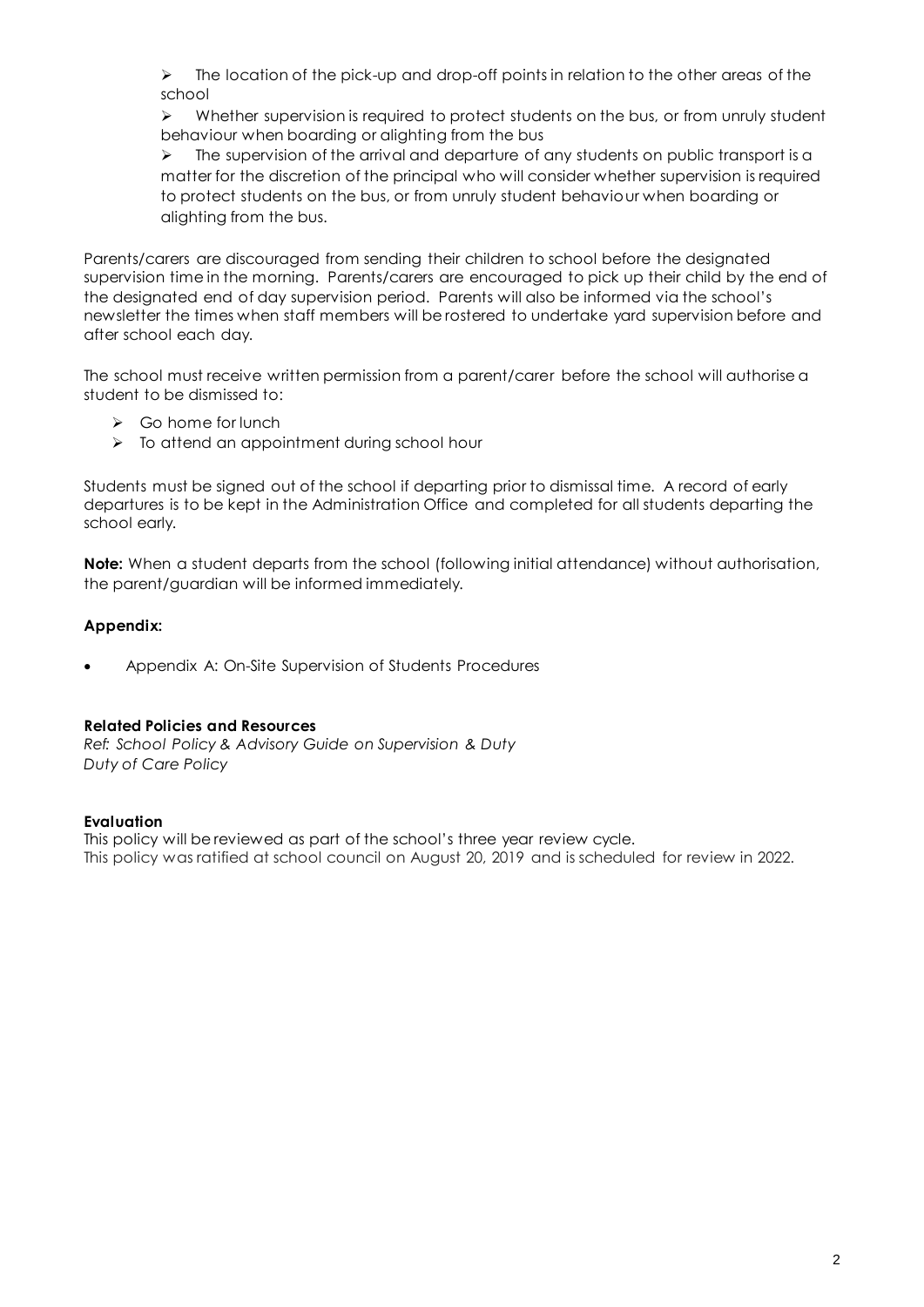## **Appendix A**

## **On-Site Supervision of Students Procedures:**

#### **1. Introduction**

The processes outlined below provide adequate and appropriate supervision of students in the school yard so the school fulfils its duty care to its students in terms of on-site supervision.

### **2. Supervision before and after school**

The school will provide staff supervision for students arriving before school between 8.45am and 9.00am.

The school will provide staff supervision for students after school between 3.30pm and 3.45pm. This information is provided to parents/guardians on a regular basis via the school newsletter. Outside of these times the supervision and/or the collection of students is the responsibility of parents/guardians.

Sufficient teachers will be allocated by the school principal to supervise students during these periods

Yard duty staff members will be provided with a waist-bag containing basic first aid supplies. In addition, staff will be responsible for supervision of the first aid room during recess and lunch times. There will be a Level 2 first aid trained staff member/s for additional support if required and if available on site.

Casual Relief Teachers will be responsible for the yard duty of staff members they are replacing – but they are not required to undertake yard duty before or after school, so swaps may need to be arranged.

Staff members are required to wear hats during terms 1 and 4, in accordance with the Sun Smart Policy.

Staff members are required to wear fluorescent vests whilst on yard duty for easy identification.

If a teacher be called away to other duties, alternate supervision arrangements will be put in place in consultation with the assistant principal.

Staff on yard supervision, where appropriate, should approach unknown people in the yard, or notify staff in staffroom and/or office for assistance if they feel there is a threat to staff or students. The Red Alert card in the waist bag can be sent in with two children to elicit support.

This Red Alert card can also be used for any dangerous situation that may require more staff outside e.g. children fighting.

In the waist bag there will also be a First Aid passes. Children are not to enter the building for first aid without a pass. This enables minor complaints to be dealt with outside e.g. Band-Aids, tissues.

Yard duty teachers will monitor the yard for any hazards, notifying office for any assistance where required.

Corridors and stairs will be supervised by staff when children are moving to and from breaks and whole class activities.

An inclement weather, indoors supervision timetable will be observed by teachers when children do not go out in the playground during breaks.